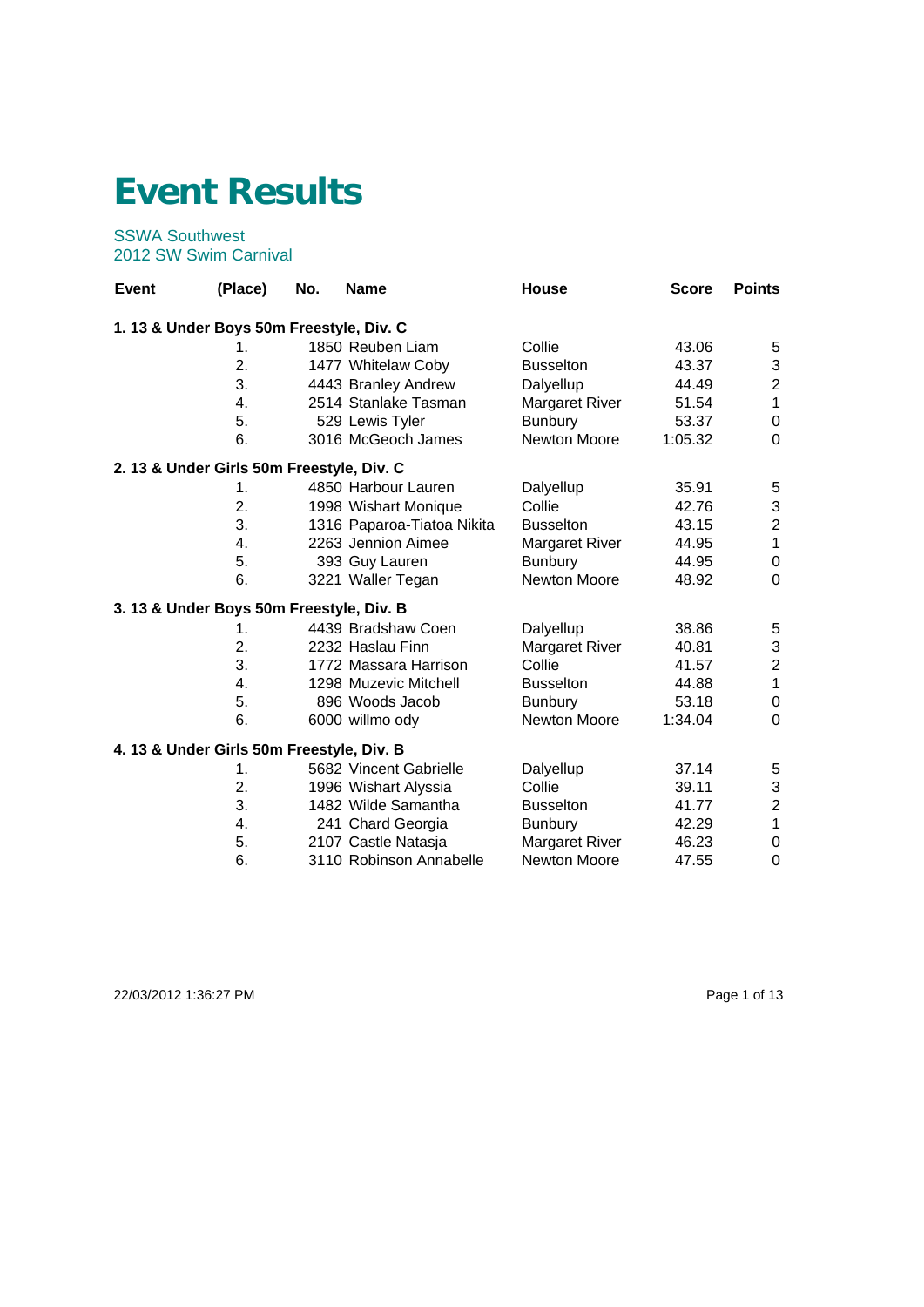| <b>Event</b> | (Place)                                  | No. | <b>Name</b>             | <b>House</b>          | <b>Score</b> | <b>Points</b>             |
|--------------|------------------------------------------|-----|-------------------------|-----------------------|--------------|---------------------------|
|              | 5. 13 & Under Boys 50m Freestyle, Div. A |     |                         |                       |              |                           |
|              | 1.                                       |     | 945 Bell Cameron        | <b>Busselton</b>      | 36.50        | 8                         |
|              | 2.                                       |     | 2292 LaFontaine-Roberts | Margaret River        | 38.14        | $\mathbf 5$               |
|              | 3.                                       |     | 4392 Bebich Petar       | Dalyellup             | 39.18        | 3                         |
|              | 4.                                       |     | 168 Blight Dylan        | <b>Bunbury</b>        | 39.36        | $\boldsymbol{2}$          |
|              | 5.                                       |     | 2778 Edwards Coby       | Newton Moore          | 41.41        | $\mathbf{1}$              |
|              | 6.                                       |     | 1509 Abbott James       | Collie                | 41.91        | $\mathbf 0$               |
|              | 6.13 & Under Girls 50m Freestyle, Div. A |     |                         |                       |              |                           |
|              | 1.                                       |     | 6001 lark zarly         | <b>Bunbury</b>        | 32.52        | 8                         |
|              | 2.                                       |     | 1867 Salmeri Kelsey     | Collie                | 34.11        | $\mathbf 5$               |
|              | 3.                                       |     | 2761 Denehey Georgia    | Newton Moore          | 35.94        | $\mathsf 3$               |
|              | 4.                                       |     | 4427 Boshoff Ayla       | Dalyellup             | 36.08        | $\boldsymbol{2}$          |
|              | 5.                                       |     | 1366 Russell Melanie    | <b>Busselton</b>      | 39.00        | $\mathbf{1}$              |
|              | 6.                                       |     | 2294 Lagan Clare        | <b>Margaret River</b> | 40.49        | $\mathbf 0$               |
|              | 7. 14 Years Boys 50m Freestyle, Div. C   |     |                         |                       |              |                           |
|              | 1.                                       |     | 2448 Radice Keelan      | Margaret River        | 34.44        | 5                         |
|              | 2.                                       |     | 187 Briginshaw Zedekiah | <b>Bunbury</b>        | 36.27        | $\ensuremath{\mathsf{3}}$ |
|              | 3.                                       |     | 2788 Elward Liam        | Newton Moore          | 37.62        | $\overline{2}$            |
|              | 4.                                       |     | 1570 Burton Blake       | Collie                | 37.98        | $\mathbf{1}$              |
|              | 8. 14 Years Girls 50m Freestyle, Div. C  |     |                         |                       |              |                           |
|              | 1.                                       |     | 138 Barbetti Tenille    | <b>Bunbury</b>        | 37.01        | 5                         |
|              | 2.                                       |     | 3635 Halton Shuan       | Australind            | 38.71        | $\ensuremath{\mathsf{3}}$ |
|              | 3.                                       |     | 2764 Devenny Lauren     | Newton Moore          | 38.78        | $\boldsymbol{2}$          |
|              | 4.                                       |     | 2136 Daniels Chloe      | <b>Margaret River</b> | 39.75        | $\mathbf{1}$              |
|              | 5.                                       |     | 924 Armstrong Laura     | <b>Busselton</b>      | 43.09        | $\pmb{0}$                 |
|              | 6.                                       |     | 1954 Ugle Myra          | Collie                | 45.44        | $\mathbf 0$               |
|              | 9. 14 Years Boys 50m Freestyle, Div. B   |     |                         |                       |              |                           |
|              | 1.                                       |     | 2339 McCashney Cohen    | <b>Margaret River</b> | 35.44        | 5                         |
|              | 2.                                       |     | 3433 Chell Kieran       | Australind            | 37.20        | $\ensuremath{\mathsf{3}}$ |
|              | 3.                                       |     | 1796 Moulden James      | Collie                | 38.24        | $\mathbf 2$               |
|              | 4.                                       |     | 1321 Passamani Flynn    | <b>Busselton</b>      | 38.58        | $\mathbf{1}$              |
|              | 5.                                       |     | 540 Lowe Travis         | <b>Bunbury</b>        | 39.72        | $\pmb{0}$                 |
|              | 6.                                       |     | 5665 Valli Mason        | Dalyellup             | 44.57        | $\pmb{0}$                 |
|              | $\overline{7}$ .                         |     | 2768 Doddy Connor       | Newton Moore          | 45.91        | $\mathbf 0$               |

22/03/2012 1:36:27 PM Page 2 of 13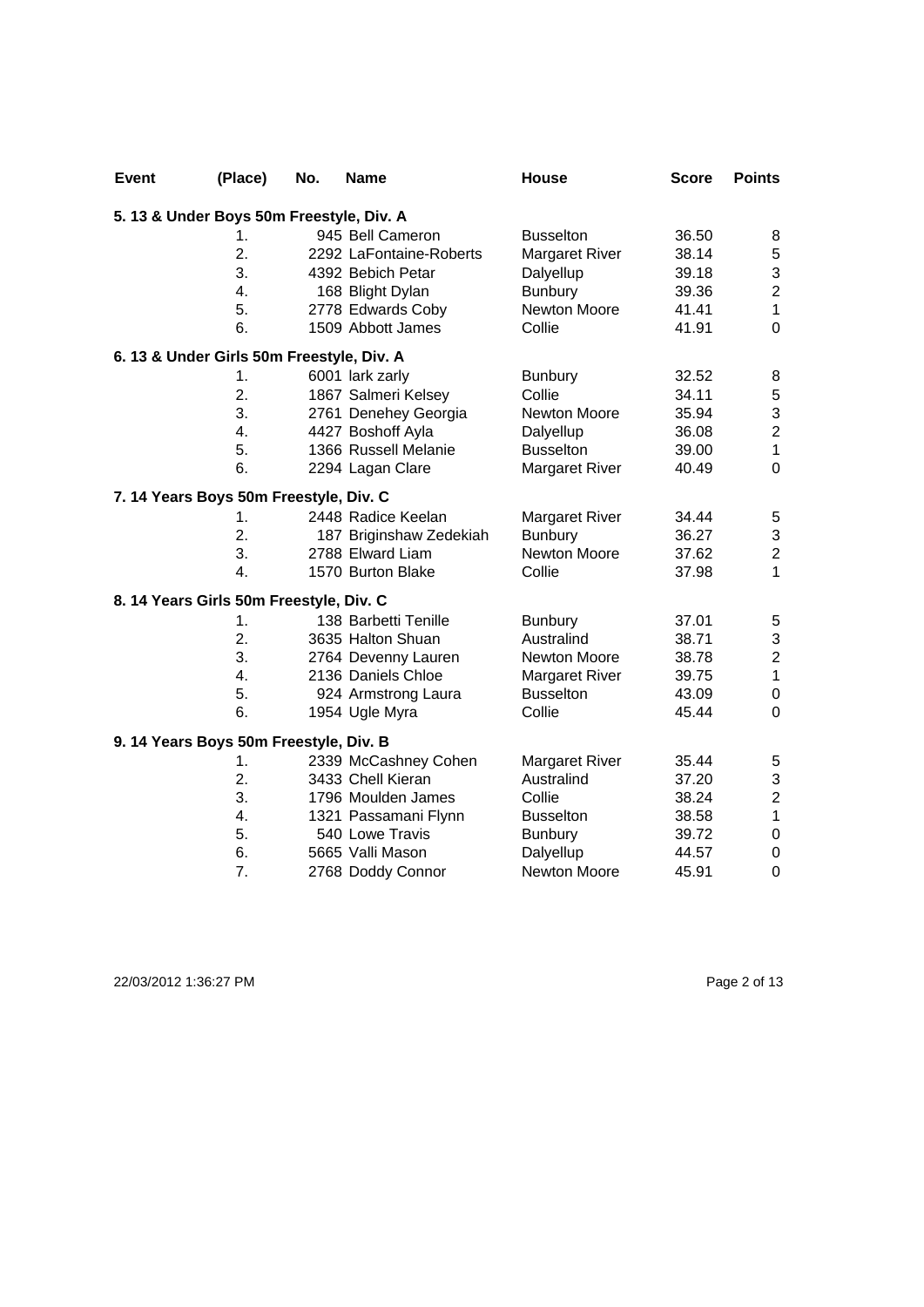| Event | (Place)                                  | No. | Name                   | House                 | <b>Score</b> | <b>Points</b>             |
|-------|------------------------------------------|-----|------------------------|-----------------------|--------------|---------------------------|
|       | 10. 14 Years Girls 50m Freestyle, Div. B |     |                        |                       |              |                           |
|       | 1.                                       |     | 429 Hill Shannon       | <b>Bunbury</b>        | 33.98        | 5                         |
|       | 2.                                       |     | 2460 Riordan Meg       | <b>Margaret River</b> | 38.57        | $\mathsf 3$               |
|       | 3.                                       |     | 2737 Cortis Teia       | <b>Newton Moore</b>   | 39.91        | $\boldsymbol{2}$          |
|       | 4.                                       |     | 1105 Francis Tia       | <b>Busselton</b>      | 42.58        | $\mathbf{1}$              |
|       | 5.                                       |     | 1980 Wells Olivia      | Collie                | 43.94        | $\pmb{0}$                 |
|       | 6.                                       |     | 3795 Ledwell Shanay    | Australind            | 45.82        | $\mathbf 0$               |
|       | 11. 14 Years Boys 50m Freestyle, Div. A  |     |                        |                       |              |                           |
|       | 1.                                       |     | 1159 Hemsworth Jack    | <b>Busselton</b>      | 30.39        | 8                         |
|       | 2.                                       |     | 2334 Mattinson Jed     | <b>Margaret River</b> | 30.77        | $\mathbf 5$               |
|       | 3.                                       |     | 4271 Willmott Zachary  | Australind            | 33.73        | $\ensuremath{\mathsf{3}}$ |
|       | 4.                                       |     | 898 Wright Jay         | <b>Bunbury</b>        | 34.29        | $\overline{c}$            |
|       | 5.                                       |     | 1610 Creasey Harry     | Collie                | 37.76        | $\mathbf{1}$              |
|       | 6.                                       |     | 2937 Kendall Cameron   | Newton Moore          | 38.98        | $\mathbf 0$               |
|       | 12. 14 Years Girls 50m Freestyle, Div. A |     |                        |                       |              |                           |
|       | 1.                                       |     | 886 Willsher Jessie    | <b>Bunbury</b>        | 31.66        | 8                         |
|       | 2.                                       |     | 2327 Massie Ella       | <b>Margaret River</b> | 33.69        | 5                         |
|       | 3.                                       |     | 4004 Rae Kaitlyn       | Australind            | 34.41        | $\sqrt{3}$                |
|       | 4.                                       |     | 956 Bidwell Sunee      | <b>Busselton</b>      | 36.62        | $\overline{2}$            |
|       | 5.                                       |     | 1520 Antonovich Lauren | Collie                | 37.68        | $\mathbf{1}$              |
|       | 6.                                       |     | 4732 Gartrell Megan    | Dalyellup             | 38.75        | $\mathbf 0$               |
|       | 13. 15 Years Boys 50m Freestyle, Div. C  |     |                        |                       |              |                           |
|       | 1.                                       |     | 2807 Fortescue Dale    | Newton Moore          | 32.58        | 5                         |
|       | 2.                                       |     | 652 Parry Ben          | <b>Bunbury</b>        | 33.95        | $\ensuremath{\mathsf{3}}$ |
|       | 3.                                       |     | 2428 Payne Ethan       | <b>Margaret River</b> | 36.71        | $\boldsymbol{2}$          |
|       | 4.                                       |     | 4849 Harbour Kyle      | Dalyellup             | 37.62        | $\mathbf{1}$              |
|       | 5.                                       |     | 1543 Bennett Sam       | Collie                | 43.29        | $\mathbf 0$               |
|       | 14. 15 Years Girls 50m Freestyle, Div. C |     |                        |                       |              |                           |
|       | 1.                                       |     | 709 Rogers Abbey       | <b>Bunbury</b>        | 37.47        | 5                         |
|       | 2.                                       |     | 3333 Behets Caitlin    | Australind            | 38.11        | $\mathsf 3$               |
|       | 3.                                       |     | 2479 Ryan Molly        | <b>Margaret River</b> | 38.46        | $\mathbf 2$               |
|       | 4.                                       |     | 1948 Turner Sarah      | Collie                | 39.55        | $\mathbf{1}$              |
|       | 5.                                       |     | 3098 Rankin Murphy     | Newton Moore          | 41.55        | $\pmb{0}$                 |
|       | 6.                                       |     | 1094 Faranda Ellie     | <b>Busselton</b>      | 42.15        | $\pmb{0}$                 |
|       | 7.                                       |     | 5354 Peek Samantha     | Dalyellup             | 58.69        | $\mathbf 0$               |
|       |                                          |     |                        |                       |              |                           |

22/03/2012 1:36:28 PM Page 3 of 13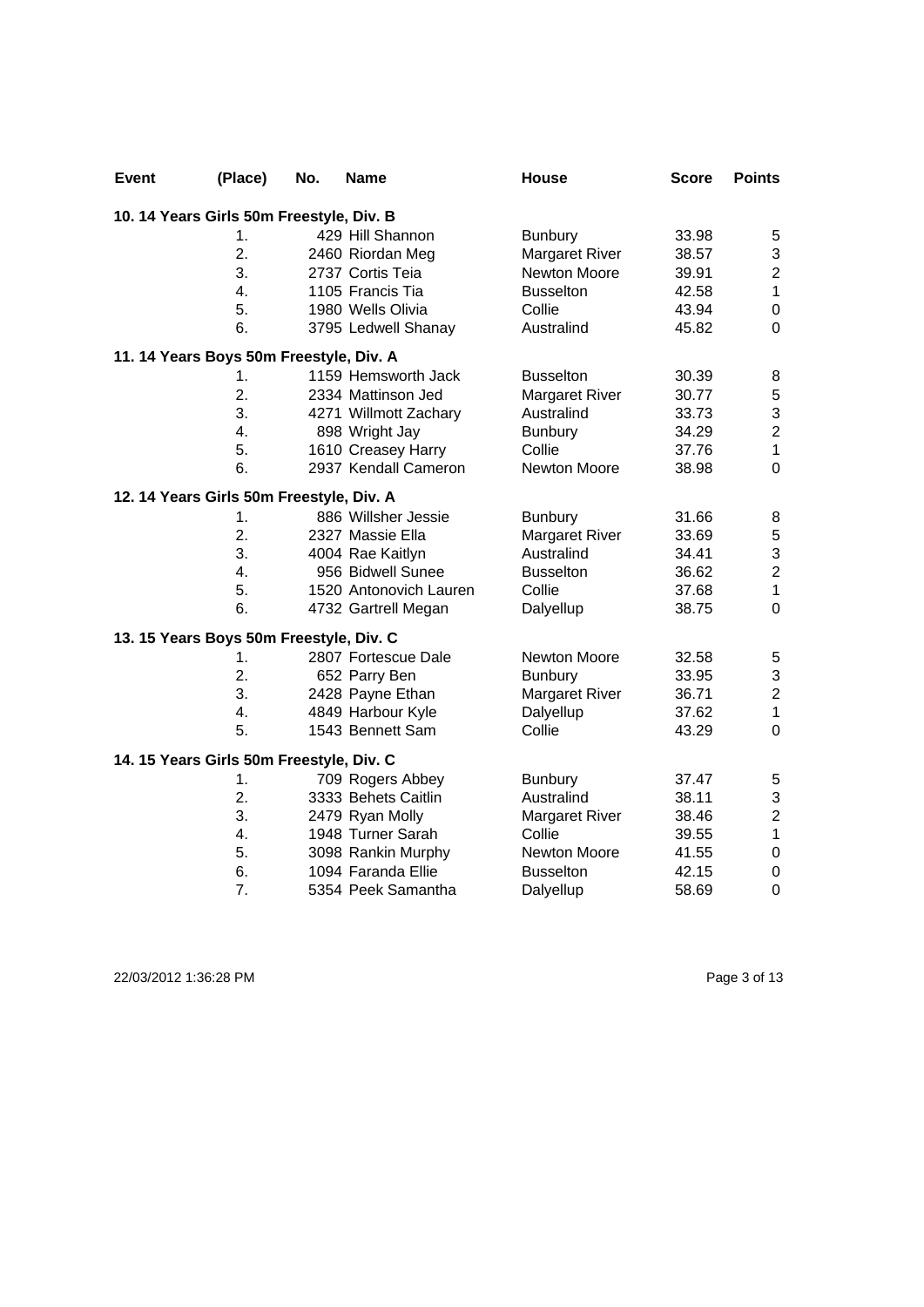| Event                                     | (Place)          | No. | <b>Name</b>           | <b>House</b>          | <b>Score</b> | <b>Points</b>    |  |  |  |
|-------------------------------------------|------------------|-----|-----------------------|-----------------------|--------------|------------------|--|--|--|
| 15. 15 Years Boys 50m Freestyle, Div. B   |                  |     |                       |                       |              |                  |  |  |  |
|                                           | 1.               |     | 2762 Denehey Sean     | <b>Newton Moore</b>   | 30.51        | 5                |  |  |  |
|                                           | 2.               |     | 3697 Hough Jaice      | Australind            | 32.70        | 3                |  |  |  |
|                                           | 3.               |     | 1966 Vickers Jarrod   | Collie                | 34.01        | $\overline{2}$   |  |  |  |
|                                           | 4.               |     | 119 Atherton Joshua   | <b>Bunbury</b>        | 34.92        | 1                |  |  |  |
|                                           | 5.               |     | 1230 Lee Hudson       | <b>Busselton</b>      | 36.69        | $\mathbf 0$      |  |  |  |
|                                           | 6.               |     | 2341 McDonald Bradley | <b>Margaret River</b> | 38.61        | $\boldsymbol{0}$ |  |  |  |
|                                           | 7.               |     | 5391 Porteous Joshua  | Dalyellup             | 43.38        | $\mathbf 0$      |  |  |  |
| 16. 15 Years Girls 25m Freestyle, Div. B  |                  |     |                       |                       |              |                  |  |  |  |
|                                           | 1.               |     | 2553 Tugwood Sandy    | <b>Margaret River</b> | 35.30        | 5                |  |  |  |
|                                           | $\overline{2}$ . |     | 759 Smith Breana      | <b>Bunbury</b>        | 35.86        | 3                |  |  |  |
|                                           | 3.               |     | 1866 Salmeri Courtney | Collie                | 38.22        | $\overline{2}$   |  |  |  |
|                                           | 4.               |     | 1481 Wilde D'Arne     | <b>Busselton</b>      | 41.36        | 1                |  |  |  |
|                                           | 5.               |     | 3542 Ewing Rachel     | Australind            | 42.50        | 0                |  |  |  |
|                                           | 6.               |     | 3163 Stewart Gemma    | <b>Newton Moore</b>   | 46.59        | 0                |  |  |  |
|                                           | 7.               |     | 4524 Clark Kaleisha   | Dalyellup             | 53.63        | 0                |  |  |  |
| 17. 15 Years Boys 50m Freestyle, Div. A   |                  |     |                       |                       |              |                  |  |  |  |
|                                           | 1.               |     | 2938 Kendall Jordon   | <b>Newton Moore</b>   | 25.83        | 8                |  |  |  |
|                                           | 2.               |     | 169 Blight Joshua     | <b>Bunbury</b>        | 31.17        | 5                |  |  |  |
|                                           | 3.               |     | 1710 Hollins Patrick  | Collie                | 31.79        | 3                |  |  |  |
|                                           | 4.               |     | 3366 Bloomfield Jake  | Australind            | 32.42        | $\overline{c}$   |  |  |  |
|                                           | 5.               |     | 1278 Mickan Dillon    | <b>Busselton</b>      | 37.98        | 1                |  |  |  |
| 18. 15 Years Girls 50m Freestyle, Div. A  |                  |     |                       |                       |              |                  |  |  |  |
|                                           | 1.               |     | 1922 Swan Caitlin     | Collie                | 31.55        | 8                |  |  |  |
|                                           | $\overline{2}$ . |     | 299 Dingjan Marlise   | <b>Bunbury</b>        | 33.26        | 5                |  |  |  |
|                                           | 3.               |     | 2254 Hunter Wheatley  | <b>Margaret River</b> | 33.89        | 3                |  |  |  |
|                                           | 4.               |     | 4288 Young Marnie     | Australind            | 36.53        | $\overline{c}$   |  |  |  |
|                                           | 5.               |     | 999 Castle Karlia     | <b>Busselton</b>      | 37.58        | 1                |  |  |  |
|                                           | 6.               |     | 2815 Fyfe Sophie      | Newton Moore          | 40.95        | 0                |  |  |  |
| 25. 13 & Under Boys 50m Butterfly, Div. A |                  |     |                       |                       |              |                  |  |  |  |
|                                           | 1.               |     | 945 Bell Cameron      | <b>Busselton</b>      | 47.59        | 8                |  |  |  |
|                                           | 2.               |     | 168 Blight Dylan      | <b>Bunbury</b>        | 50.12        | 5                |  |  |  |
|                                           | 3.               |     | 2232 Haslau Finn      | <b>Margaret River</b> | 52.00        | 3                |  |  |  |
|                                           | 4.               |     | 1509 Abbott James     | Collie                | 59.05        | $\overline{c}$   |  |  |  |
|                                           | 5.               |     | 4392 Bebich Petar     | Dalyellup             | 59.89        | 1                |  |  |  |

22/03/2012 1:36:28 PM Page 4 of 13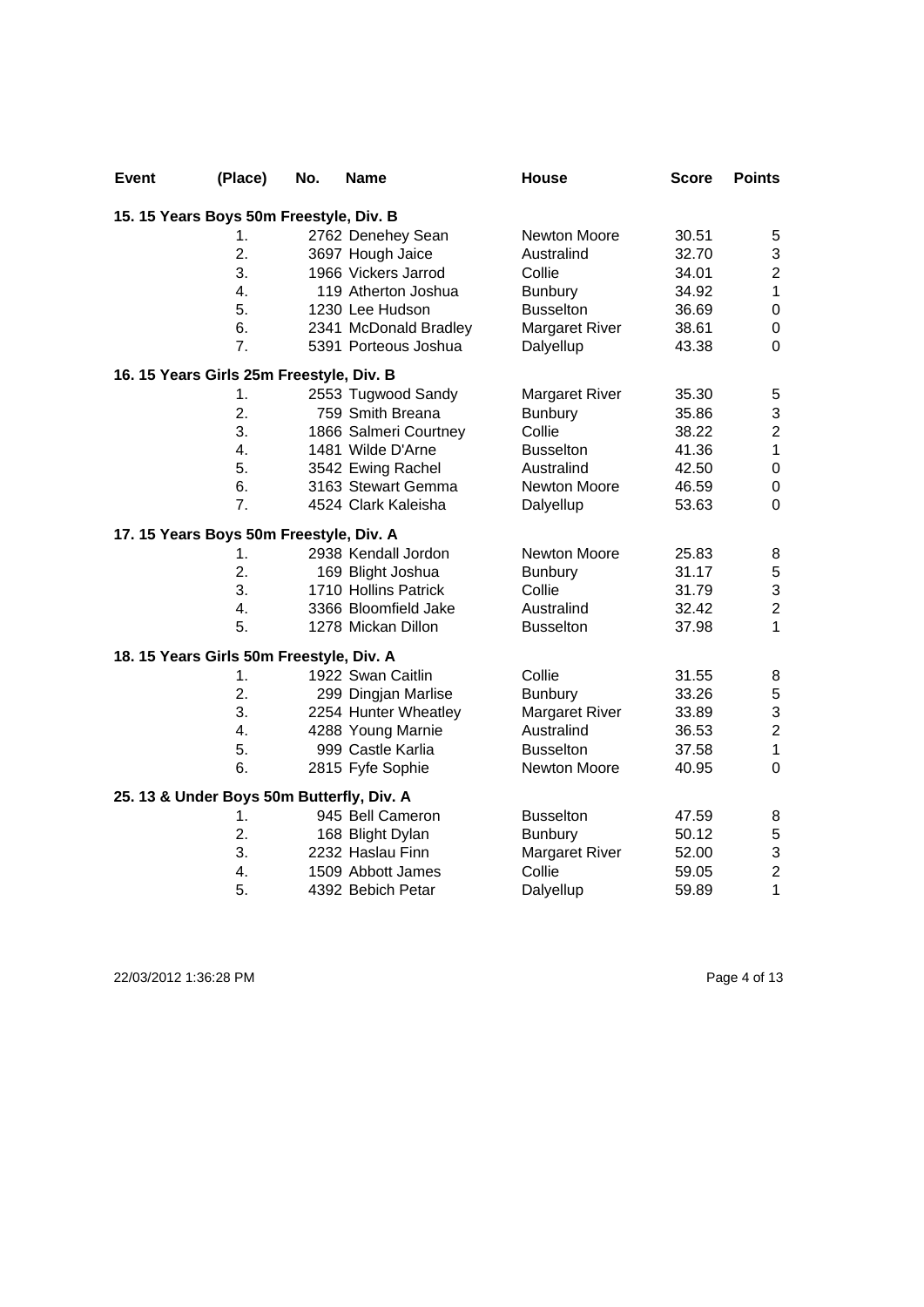| <b>Event</b> | (Place)                                    | No. | <b>Name</b>            | House                 | <b>Score</b> | <b>Points</b>             |
|--------------|--------------------------------------------|-----|------------------------|-----------------------|--------------|---------------------------|
|              | 26. 13 & Under Girls 50m Butterfly, Div. A |     |                        |                       |              |                           |
|              | 1.                                         |     | 6001 lark zarly        | <b>Bunbury</b>        | 37.38        | 8                         |
|              | 2.                                         |     | 1867 Salmeri Kelsey    | Collie                | 43.98        | 5                         |
|              | 3.                                         |     | 2761 Denehey Georgia   | Newton Moore          | 45.42        | $\mathsf 3$               |
|              | 4.                                         |     | 5682 Vincent Gabrielle | Dalyellup             | 50.69        | $\mathbf 2$               |
|              | 5.                                         |     | 2294 Lagan Clare       | <b>Margaret River</b> | 51.11        | 1                         |
|              | 27. 14 Years Boys 50m Butterfly, Div. A    |     |                        |                       |              |                           |
|              | 1.                                         |     | 1159 Hemsworth Jack    | <b>Busselton</b>      | 34.86        | 8                         |
|              | 2.                                         |     | 2334 Mattinson Jed     | <b>Margaret River</b> | 35.36        | $\sqrt{5}$                |
|              | 3.                                         |     | 2937 Kendall Cameron   | Newton Moore          | 48.74        | $\ensuremath{\mathsf{3}}$ |
|              | 4.                                         |     | 3433 Chell Kieran      | Australind            | 48.90        | $\overline{2}$            |
|              | 5.                                         |     | 1570 Burton Blake      | Collie                | 50.01        | $\mathbf{1}$              |
|              | 6.                                         |     | 540 Lowe Travis        | <b>Bunbury</b>        | 55.00        | $\mathbf 0$               |
|              | 28. 14 Years Girls 50m Butterfly, Div. A   |     |                        |                       |              |                           |
|              | 1.                                         |     | 2327 Massie Ella       | Margaret River        | 38.94        | 8                         |
|              | 2.                                         |     | 4004 Rae Kaitlyn       | Australind            | 40.77        | $\mathbf 5$               |
|              | 3.                                         |     | 1726 Johnson Maddelin  | Collie                | 49.11        | 3                         |
|              | 4.                                         |     | 2774 Duncan Lucie      | Newton Moore          | 49.24        | $\overline{2}$            |
|              | 5.                                         |     | 1280 Miller Gracie     | <b>Busselton</b>      | 52.89        | $\mathbf{1}$              |
|              | 6.                                         |     | 538 Lodge Jasmine      | <b>Bunbury</b>        | 54.14        | $\mathbf 0$               |
|              | 29. 15 Years Boys 50m Butterfly, Div. A    |     |                        |                       |              |                           |
|              | 1.                                         |     | 2938 Kendall Jordon    | Newton Moore          | 27.86        | 8                         |
|              | 2.                                         |     | 3697 Hough Jaice       | Australind            | 39.64        | $\mathbf 5$               |
|              | 3.                                         |     | 119 Atherton Joshua    | <b>Bunbury</b>        | 45.59        | $\ensuremath{\mathsf{3}}$ |
|              | $\mathbf{4}$ .                             |     | 1710 Hollins Patrick   | Collie                | 46.08        | $\boldsymbol{2}$          |
|              | 5.                                         |     | 1278 Mickan Dillon     | <b>Busselton</b>      | 58.63        | $\mathbf{1}$              |
|              | 6.                                         |     | 2231 Haslau Blake      | <b>Margaret River</b> | 1:01.11      | $\mathbf 0$               |
|              | 30. 15 Years Girls 50m Butterfly, Div. A   |     |                        |                       |              |                           |
|              | 1 <sub>1</sub>                             |     | 1922 Swan Caitlin      | Collie                | 36.68        | 8                         |
|              | 2.                                         |     | 299 Dingjan Marlise    | <b>Bunbury</b>        | 39.25        | $\mathbf 5$               |
|              | 3.                                         |     | 4288 Young Marnie      | Australind            | 40.95        | $\ensuremath{\mathsf{3}}$ |
|              | 4.                                         |     | 2553 Tugwood Sandy     | <b>Margaret River</b> | 45.17        | $\overline{c}$            |
|              | 5.                                         |     | 2815 Fyfe Sophie       | Newton Moore          | 52.50        | 1                         |

22/03/2012 1:36:28 PM Page 5 of 13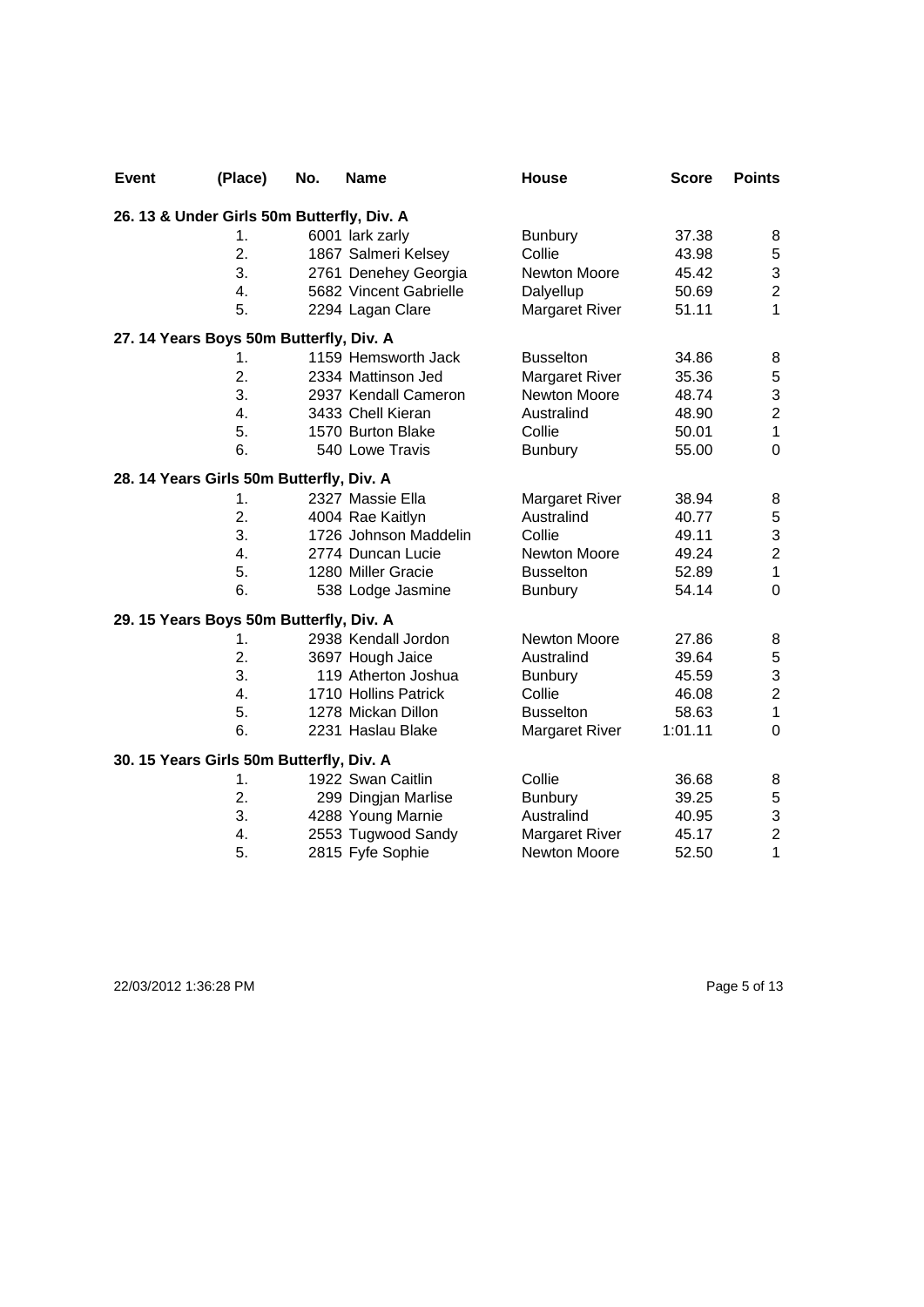| Event | (Place)                                    | No. | Name                                          | <b>House</b>          | <b>Score</b> | <b>Points</b>             |
|-------|--------------------------------------------|-----|-----------------------------------------------|-----------------------|--------------|---------------------------|
|       |                                            |     | 35. 13 & Under Boys 50m Breaststroke, Div. B  |                       |              |                           |
|       | 1.                                         |     | 1772 Massara Harrison                         | Collie                | 59.85        | 5                         |
|       | $\overline{2}$ .                           |     | 2232 Haslau Finn                              | <b>Margaret River</b> | 1:07.22      | $\ensuremath{\mathsf{3}}$ |
|       | 3.                                         |     | 4392 Bebich Petar                             | Dalyellup             | 1:10.92      | $\mathbf 2$               |
|       | 4.                                         |     | 1424 Tenardi Mitchell                         | <b>Busselton</b>      | 1:11.20      | $\mathbf 1$               |
|       | 5.                                         |     | 896 Woods Jacob                               | Bunbury               | 1:12.89      | $\pmb{0}$                 |
|       | 6.                                         |     | 3016 McGeoch James                            | Newton Moore          | 1:39.65      | $\mathbf 0$               |
|       |                                            |     | 36. 13 & Under Girls 50m Breaststroke, Div. B |                       |              |                           |
|       | 1.                                         |     | 4850 Harbour Lauren                           | Dalyellup             | 47.36        | 5                         |
|       | 2.                                         |     | 3110 Robinson Annabelle                       | Newton Moore          | 51.34        | $\ensuremath{\mathsf{3}}$ |
|       | 3.                                         |     | 1998 Wishart Monique                          | Collie                | 54.03        | $\boldsymbol{2}$          |
|       | 4.                                         |     | 2294 Lagan Clare                              | <b>Margaret River</b> | 59.82        | $\mathbf{1}$              |
|       | 5.                                         |     | 393 Guy Lauren                                | <b>Bunbury</b>        | 1:02.77      | $\pmb{0}$                 |
|       | 6.                                         |     | 1482 Wilde Samantha                           | <b>Busselton</b>      | 1:04.71      | $\mathbf 0$               |
|       |                                            |     | 37. 13 & Under Boys 50m Breaststroke, Div. A  |                       |              |                           |
|       | 1.                                         |     | 2292 LaFontaine-Roberts                       | <b>Margaret River</b> | 48.86        | 8                         |
|       | 2.                                         |     | 168 Blight Dylan                              | <b>Bunbury</b>        | 49.33        | $\mathbf 5$               |
|       | 3.                                         |     | 4439 Bradshaw Coen                            | Dalyellup             | 53.18        | $\mathsf 3$               |
|       | 4.                                         |     | 1850 Reuben Liam                              | Collie                | 56.23        | $\overline{2}$            |
|       | 5.                                         |     | 945 Bell Cameron                              | <b>Busselton</b>      | 56.69        | $\mathbf{1}$              |
|       |                                            |     | 38. 13 & Under Girls 50m Breaststroke, Div. A |                       |              |                           |
|       | 1.                                         |     | 2761 Denehey Georgia                          | Newton Moore          | 46.75        | 8                         |
|       | 2.                                         |     | 6001 lark zarly                               | <b>Bunbury</b>        | 48.18        | 5                         |
|       | 3.                                         |     | 1867 Salmeri Kelsey                           | Collie                | 48.95        | $\mathsf 3$               |
|       | 4.                                         |     | 5682 Vincent Gabrielle                        | Dalyellup             | 49.70        | $\boldsymbol{2}$          |
|       | 5.                                         |     | 1366 Russell Melanie                          | <b>Busselton</b>      | 54.91        | $\mathbf{1}$              |
|       | 6.                                         |     | 2263 Jennion Aimee                            | <b>Margaret River</b> | 56.37        | $\mathbf 0$               |
|       | 39. 14 Years Boys 50m Breaststroke, Div. B |     |                                               |                       |              |                           |
|       | 1.                                         |     | 2334 Mattinson Jed                            | <b>Margaret River</b> | 44.73        | 5                         |
|       | 2.                                         |     | 1504 Yull Adam                                | <b>Busselton</b>      | 47.63        | $\sqrt{3}$                |
|       | 3.                                         |     | 3433 Chell Kieran                             | Australind            | 47.83        | $\overline{c}$            |
|       | 4.                                         |     | 2937 Kendall Cameron                          | Newton Moore          | 51.63        | $\mathbf{1}$              |
|       | 5.                                         |     | 540 Lowe Travis                               | <b>Bunbury</b>        | 54.56        | $\pmb{0}$                 |
|       | 6.                                         |     | 1889 Sheppard Kieran                          | Collie                | 55.49        | $\mathbf 0$               |

22/03/2012 1:36:29 PM Page 6 of 13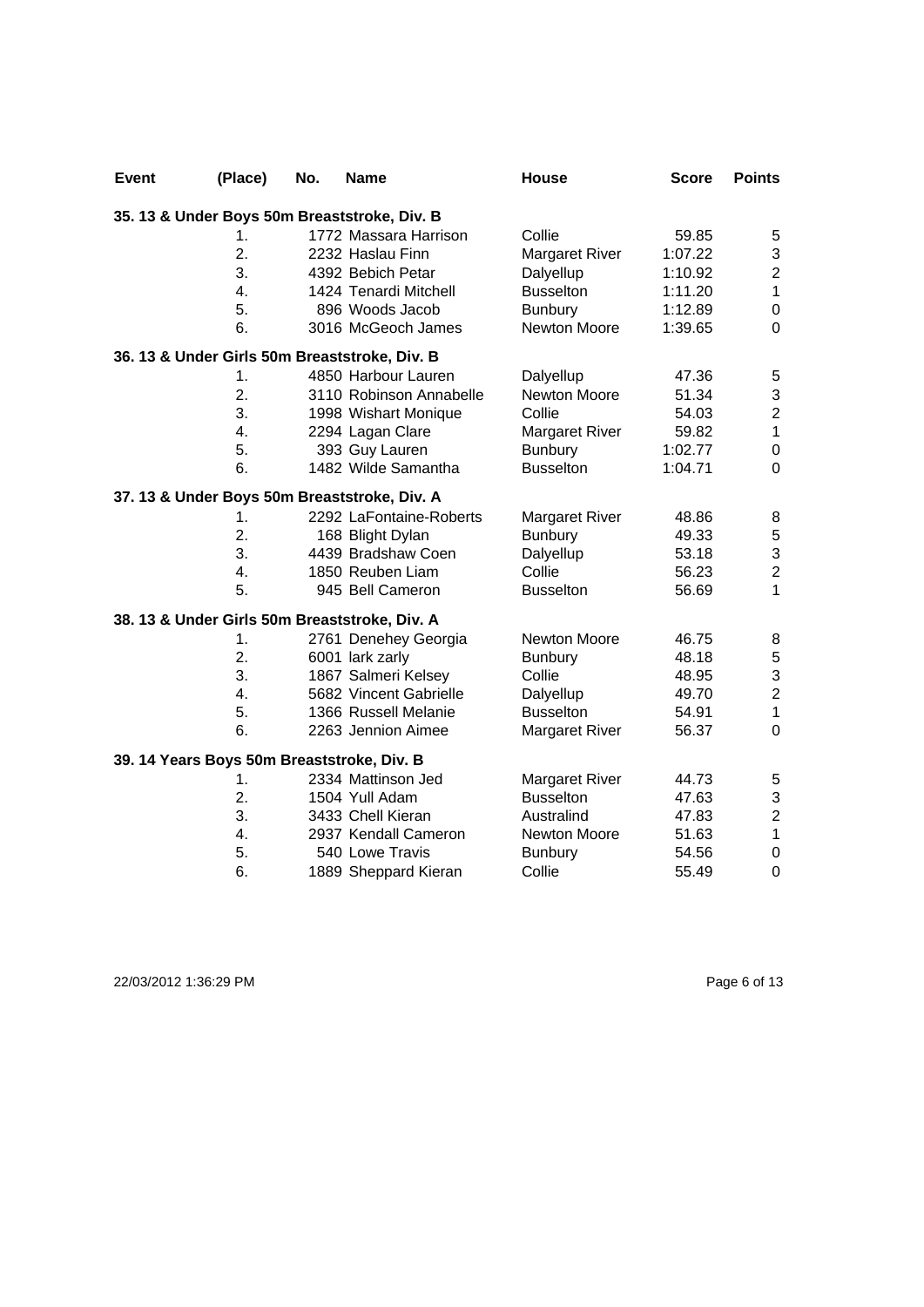| <b>Event</b> | (Place)                                     | No. | Name                  | House                 | Score   | <b>Points</b>             |
|--------------|---------------------------------------------|-----|-----------------------|-----------------------|---------|---------------------------|
|              | 40. 14 Years Girls 50m Breaststroke, Div. B |     |                       |                       |         |                           |
|              | 1.                                          |     | 138 Barbetti Tenille  | <b>Bunbury</b>        | 47.33   | 5                         |
|              | 2.                                          |     | 2460 Riordan Meg      | <b>Margaret River</b> | 52.51   | $\ensuremath{\mathsf{3}}$ |
|              | 3.                                          |     | 4732 Gartrell Megan   | Dalyellup             | 52.75   | $\overline{c}$            |
|              | 4.                                          |     | 1105 Francis Tia      | <b>Busselton</b>      | 53.59   | $\mathbf{1}$              |
|              | 5.                                          |     | 3635 Halton Shuan     | Australind            | 55.63   | $\pmb{0}$                 |
|              | 6.                                          |     | 2774 Duncan Lucie     | Newton Moore          | 57.04   | $\Omega$                  |
|              | 41. 14 Years Boys 50m Breaststroke, Div. A  |     |                       |                       |         |                           |
|              | 1.                                          |     | 4271 Willmott Zachary | Australind            | 44.95   | 8                         |
|              | 2.                                          |     | 1159 Hemsworth Jack   | <b>Busselton</b>      | 45.00   | $\mathbf 5$               |
|              | 3.                                          |     | 2339 McCashney Cohen  | <b>Margaret River</b> | 45.38   | $\ensuremath{\mathsf{3}}$ |
|              | 4.                                          |     | 2788 Elward Liam      | Newton Moore          | 46.45   | $\overline{c}$            |
|              | 5.                                          |     | 898 Wright Jay        | <b>Bunbury</b>        | 56.91   | $\mathbf{1}$              |
|              | 6.                                          |     | 5665 Valli Mason      | Dalyellup             | 1:01.49 | $\mathbf 0$               |
|              | 42. 14 Years Girls 50m Breaststroke, Div. A |     |                       |                       |         |                           |
|              | 1.                                          |     | 886 Willsher Jessie   | <b>Bunbury</b>        | 44.35   | 8                         |
|              | 2.                                          |     | 1726 Johnson Maddelin | Collie                | 45.57   | $\mathbf 5$               |
|              | 3.                                          |     | 2764 Devenny Lauren   | Newton Moore          | 49.67   | 3                         |
|              | 4.                                          |     | 2327 Massie Ella      | <b>Margaret River</b> | 49.79   | $\overline{2}$            |
|              | 5.                                          |     | 956 Bidwell Sunee     | <b>Busselton</b>      | 56.26   | $\mathbf{1}$              |
|              | 6.                                          |     | 3795 Ledwell Shanay   | Australind            | 59.12   | $\mathbf 0$               |
|              | 43. 15 Years Boys 50m Breaststroke, Div. B  |     |                       |                       |         |                           |
|              | 1.                                          |     | 2762 Denehey Sean     | Newton Moore          | 39.35   | 5                         |
|              | 2.                                          |     | 3697 Hough Jaice      | Australind            | 48.14   | $\mathsf 3$               |
|              | 3.                                          |     | 1478 Whitelaw Jesse   | <b>Busselton</b>      | 45.24   | $\overline{c}$            |
|              | 4.                                          |     | 2341 McDonald Bradley | <b>Margaret River</b> | 49.06   | $\mathbf{1}$              |
|              | 5.                                          |     | 815 Teune Jordan      | <b>Bunbury</b>        | 49.95   | $\pmb{0}$                 |
|              | 6.                                          |     | 4849 Harbour Kyle     | Dalyellup             | 50.74   | $\pmb{0}$                 |
|              | 7.                                          |     | 1543 Bennett Sam      | Collie                | 51.01   | $\overline{0}$            |
|              | 44. 15 Years Girls 50m Breaststroke, Div. B |     |                       |                       |         |                           |
|              | 1.                                          |     | 2541 Thompson Jasmin  | <b>Margaret River</b> | 48.32   | 5                         |
|              | 2.                                          |     | 709 Rogers Abbey      | <b>Bunbury</b>        | 52.59   | $\mathsf 3$               |
|              | 3.                                          |     | 1866 Salmeri Courtney | Collie                | 53.11   | $\mathbf 2$               |
|              | 4.                                          |     | 3333 Behets Caitlin   | Australind            | 53.57   | $\mathbf{1}$              |
|              | 5.                                          |     | 999 Castle Karlia     | <b>Busselton</b>      | 57.31   | $\pmb{0}$                 |
|              | 6.                                          |     | 3098 Rankin Murphy    | Newton Moore          | 1:02.66 | $\pmb{0}$                 |
|              | 7.                                          |     | 4524 Clark Kaleisha   | Dalyellup             | 1:09.34 | $\mathbf 0$               |

22/03/2012 1:36:29 PM Page 7 of 13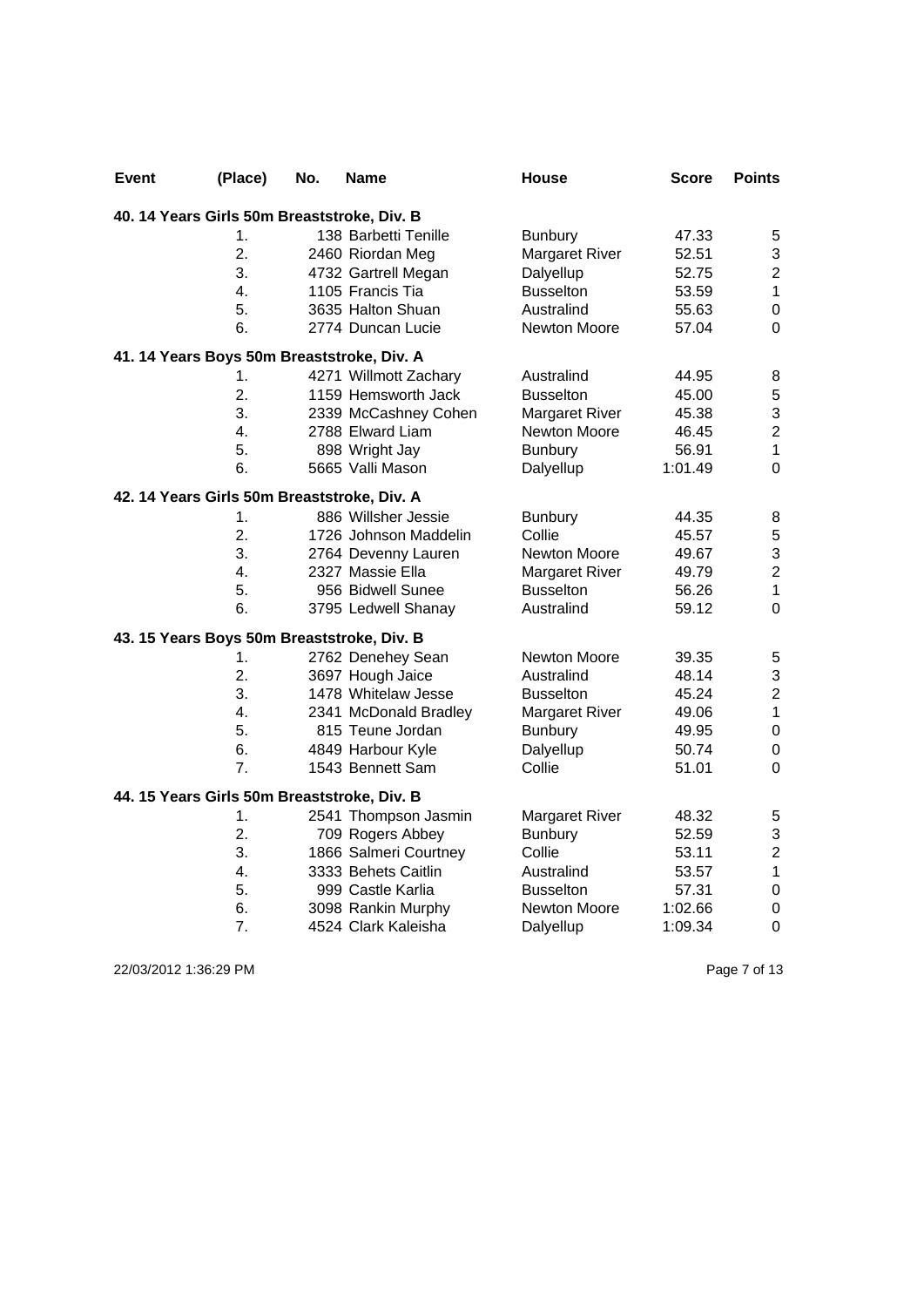| <b>Event</b> | (Place)                                     | No. | <b>Name</b>             | House                 | <b>Score</b> | <b>Points</b>    |
|--------------|---------------------------------------------|-----|-------------------------|-----------------------|--------------|------------------|
|              | 45. 15 Years Boys 50m Breaststroke, Div. A  |     |                         |                       |              |                  |
|              | 1.                                          |     | 2938 Kendall Jordon     | Newton Moore          | 34.32        | 8                |
|              | 2.                                          |     | 3366 Bloomfield Jake    | Australind            | 42.65        | $\,$ 5 $\,$      |
|              | 3.                                          |     | 1710 Hollins Patrick    | Collie                | 43.28        | 3                |
|              | 4.                                          |     | 1278 Mickan Dillon      | <b>Busselton</b>      | 45.10        | $\boldsymbol{2}$ |
|              | 5.                                          |     | 169 Blight Joshua       | <b>Bunbury</b>        | 47.49        | $\mathbf{1}$     |
|              | 6.                                          |     | 2088 Busby John         | <b>Margaret River</b> | 50.18        | $\pmb{0}$        |
|              | 7.                                          |     | 4480 Burton Tylor       | Dalyellup             | 58.35        | 0                |
|              | 46. 15 Years Girls 50m Breaststroke, Div. A |     |                         |                       |              |                  |
|              | 1.                                          |     | 2553 Tugwood Sandy      | <b>Margaret River</b> | 44.11        | 8                |
|              | 2.                                          |     | 759 Smith Breana        | <b>Bunbury</b>        | 43.07        | 5                |
|              | 3.                                          |     | 1792 Moloney Georgia    | Collie                | 48.46        | $\mathfrak{S}$   |
|              | 4.                                          |     | 3380 Bradley Kiera      | Australind            | 50.82        | $\overline{2}$   |
|              | 5.                                          |     | 1094 Faranda Ellie      | <b>Busselton</b>      | 52.26        | $\mathbf{1}$     |
|              | 6.                                          |     | 2815 Fyfe Sophie        | Newton Moore          | 55.26        | $\pmb{0}$        |
|              | 7.                                          |     | 5354 Peek Samantha      | Dalyellup             | 1:06.46      | $\mathbf 0$      |
|              | 51. 13 & Under Boys 100m Freestyle, Div. A  |     |                         |                       |              |                  |
|              | 1.                                          |     | 2292 LaFontaine-Roberts | <b>Margaret River</b> | 1.30         | 8                |
|              | 2.                                          |     | 945 Bell Cameron        | <b>Busselton</b>      | 1.32         | $\mathbf 5$      |
|              | 3.                                          |     | 4392 Bebich Petar       | Dalyellup             | 1.41         | 3                |
|              | 4.                                          |     | 168 Blight Dylan        | <b>Bunbury</b>        | 1.41         | $\overline{c}$   |
|              | 5.                                          |     | 2778 Edwards Coby       | Newton Moore          | 1.43         | $\mathbf{1}$     |
|              | 6.                                          |     | 1509 Abbott James       | Collie                | 1.44         | $\mathbf 0$      |
|              | 52. 13 & Under Girls 100m Freestyle, Div. A |     |                         |                       |              |                  |
|              | 1.                                          |     | 6001 lark zarly         | <b>Bunbury</b>        | 1.15         | 8                |
|              | 2.                                          |     | 1867 Salmeri Kelsey     | Collie                | 1.21         | $\mathbf 5$      |
|              | 3.                                          |     | 4427 Boshoff Ayla       | Dalyellup             | 1.26         | 3                |
|              | 4.                                          |     | 2761 Denehey Georgia    | Newton Moore          | 1.29         | $\overline{c}$   |
|              | 5.                                          |     | 1366 Russell Melanie    | <b>Busselton</b>      | 1.34         | $\mathbf{1}$     |
|              | 6.                                          |     | 2294 Lagan Clare        | <b>Margaret River</b> | 1.40         | $\mathbf 0$      |

22/03/2012 1:36:29 PM Page 8 of 13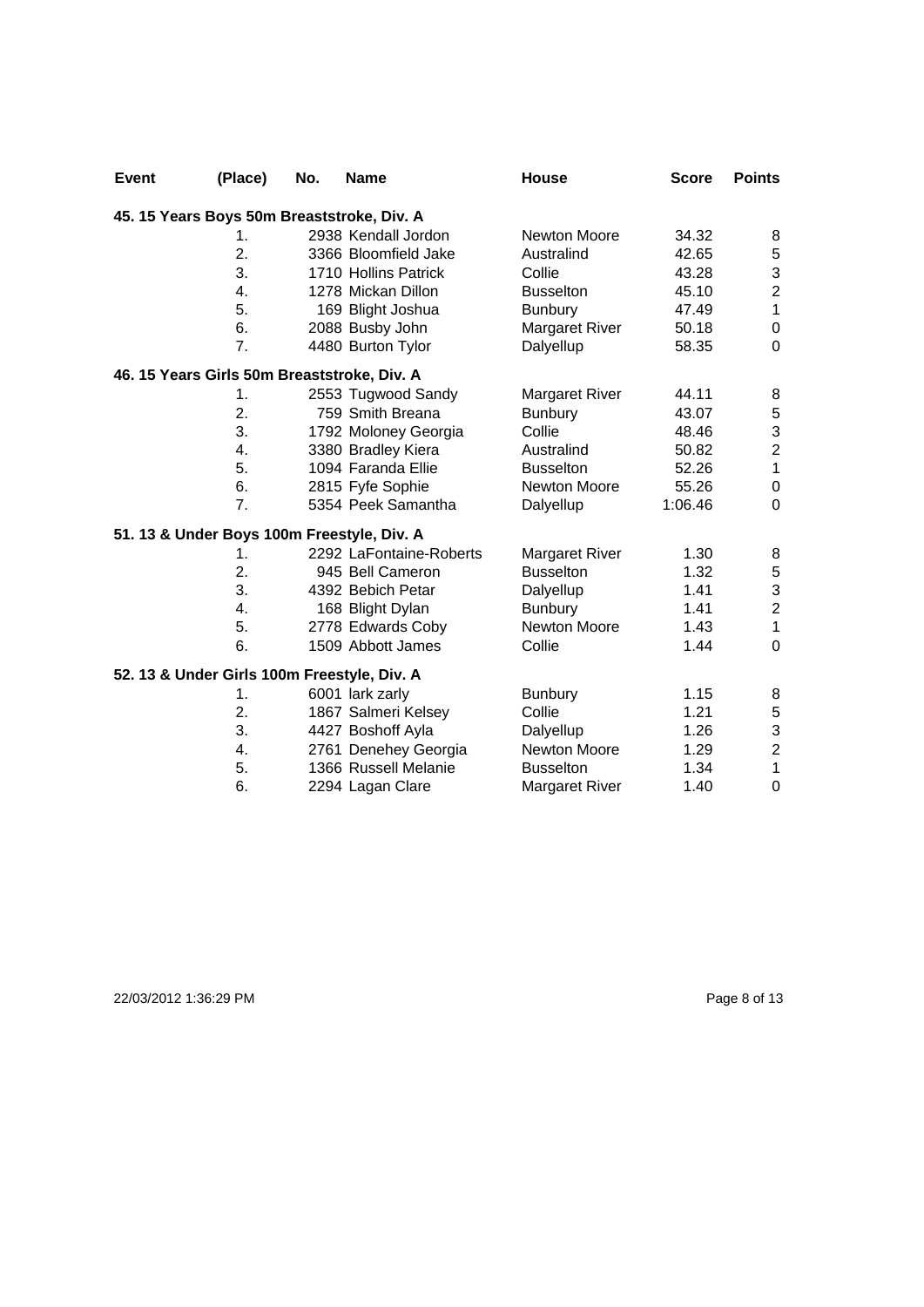| Event | (Place)                                   | No. | <b>Name</b>                                     | House                 | <b>Score</b> | <b>Points</b>  |
|-------|-------------------------------------------|-----|-------------------------------------------------|-----------------------|--------------|----------------|
|       | 53. 14 Years Boys 100m Freestyle, Div. A  |     |                                                 |                       |              |                |
|       | 1.                                        |     | 1159 Hemsworth Jack                             | <b>Busselton</b>      | 1.11         | 8              |
|       | 2.                                        |     | 2334 Mattinson Jed                              | <b>Margaret River</b> | 1.14         | 5              |
|       | 3.                                        |     | 4271 Willmott Zachary                           | Australind            | 1.25         | 3              |
|       | 4.                                        |     | 2788 Elward Liam                                | <b>Newton Moore</b>   | 1.30         | $\overline{c}$ |
|       | 5.                                        |     | 898 Wright Jay                                  | <b>Bunbury</b>        | 1.32         | $\mathbf{1}$   |
|       | 6.                                        |     | 5138 Mathews Mitchell                           | Dalyellup             | 1.34         | $\pmb{0}$      |
|       | 7.                                        |     | 1610 Creasey Harry                              | Collie                | 1.36         | 0              |
|       | 54. 14 Years Girls 100m Freestyle, Div. A |     |                                                 |                       |              |                |
|       | 1.                                        |     | 886 Willsher Jessie                             | <b>Bunbury</b>        | 1:15.69      | 8              |
|       | 2.                                        |     | 2327 Massie Ella                                | <b>Margaret River</b> | 1:21.23      | 5              |
|       | 3.                                        |     | 956 Bidwell Sunee                               | <b>Busselton</b>      | 1:27.83      | $\mathbf{3}$   |
|       | 4.                                        |     | 2774 Duncan Lucie                               | Newton Moore          | 1:27.90      | $\overline{c}$ |
|       | 5.                                        |     | 1726 Johnson Maddelin                           | Collie                | 1:36.24      | $\mathbf{1}$   |
|       | 6.                                        |     | 3387 Brindle Alice                              | Australind            | 1:40.66      | $\mathbf 0$    |
|       | 55. 15 Years Boys 100m Freestyle, Div. A  |     |                                                 |                       |              |                |
|       | 1.                                        |     | 2938 Kendall Jordon                             | Newton Moore          | 56.47        | 8              |
|       | 2.                                        |     | 1710 Hollins Patrick                            | Collie                | 1:17.21      | $\sqrt{5}$     |
|       | 3.                                        |     | 3697 Hough Jaice                                | Australind            | 1:17.64      | $\mathsf 3$    |
|       | 4.                                        |     | 169 Blight Joshua                               | <b>Bunbury</b>        | 1:19.26      | $\mathbf 2$    |
|       | 5.                                        |     | 2428 Payne Ethan                                | <b>Margaret River</b> | 1:32.13      | $\mathbf{1}$   |
|       | 6.                                        |     | 4373 Bartholomew Alan                           | Dalyellup             | 1:37.68      | $\pmb{0}$      |
|       | 7.                                        |     | 1278 Mickan Dillon                              | <b>Busselton</b>      | 1:50.92      | $\mathbf 0$    |
|       | 56. 15 Years Girls 100m Freestyle, Div. A |     |                                                 |                       |              |                |
|       | 1.                                        |     | 1922 Swan Caitlin                               | Collie                | 1:12.72      | 8              |
|       | 2.                                        |     | 299 Dingjan Marlise                             | <b>Bunbury</b>        | 1:22.96      | $\,$ 5 $\,$    |
|       | 3.                                        |     | 4288 Young Marnie                               | Australind            | 1:28.13      | $\mathbf{3}$   |
|       | 4.                                        |     | 2479 Ryan Molly                                 | <b>Margaret River</b> | 1:30.31      | $\overline{2}$ |
|       | 5.                                        |     | 999 Castle Karlia                               | <b>Busselton</b>      | 1:33.44      | $\mathbf{1}$   |
|       | 6.                                        |     | 2815 Fyfe Sophie                                | Newton Moore          | 1:37.62      | $\overline{0}$ |
|       |                                           |     | 59. 15 & Under Girls 4x50m Medley Relay, Div. A |                       |              |                |
|       | 1.                                        |     | 8 Bunbury - Team                                | <b>Bunbury</b>        | 2:42.48      | 13             |
|       | 2.                                        |     | 3 Collie - Team                                 | Collie                | 2:49.76      | 8              |
|       | 3.                                        |     | 6 Margaret River - Team                         | <b>Margaret River</b> | 2:51.22      | 5              |
|       | 4.                                        |     | 1 Australind - Team                             | Australind            | 3:03.39      | $\mathsf 3$    |
|       | 5.                                        |     | 7 Newton Moore - Team                           | Newton Moore          | 3:15.57      | $\overline{2}$ |

22/03/2012 1:36:30 PM Page 9 of 13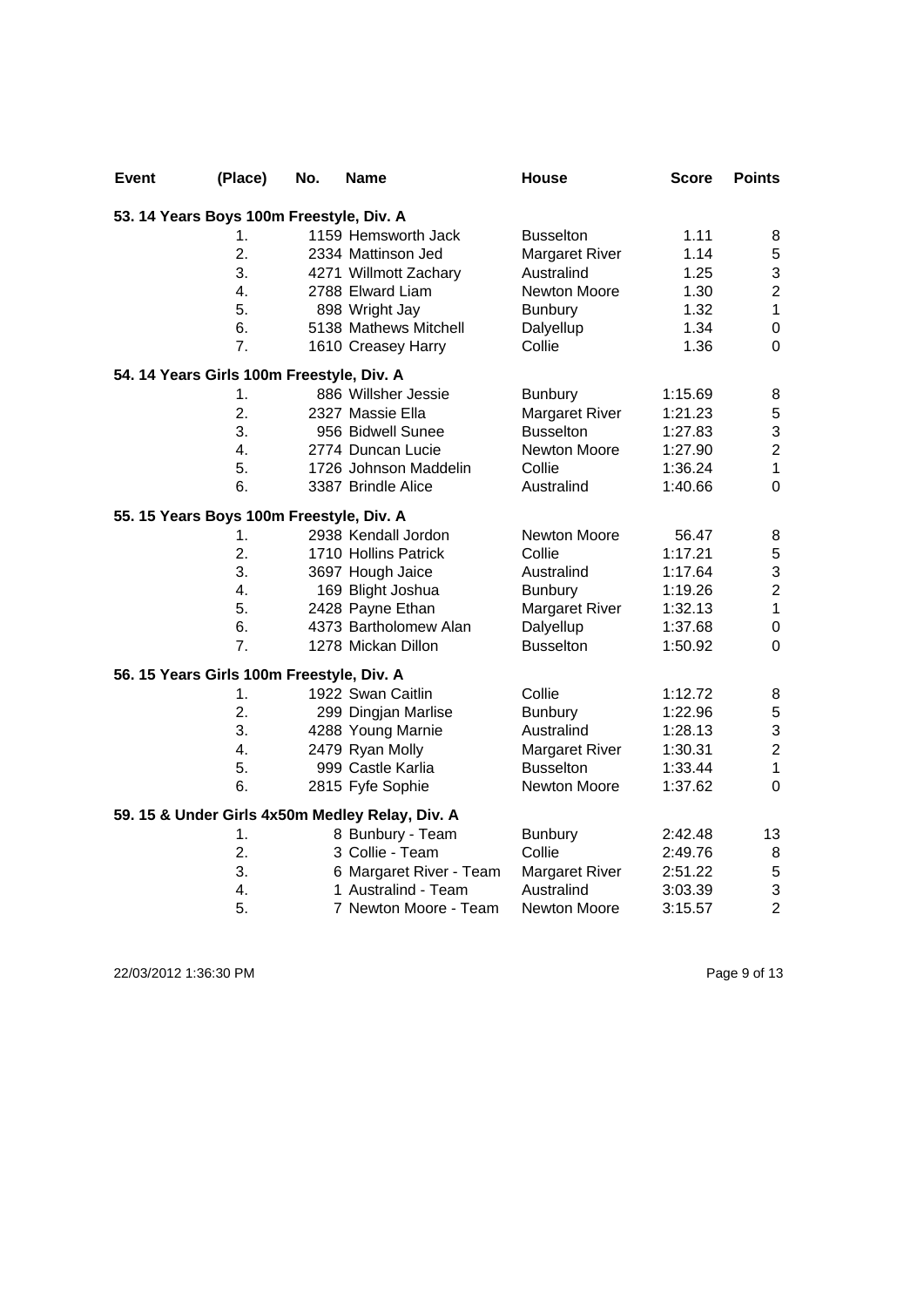| <b>Event</b> | (Place)          | No. | <b>Name</b>                                    | House                 | <b>Score</b> | <b>Points</b>             |
|--------------|------------------|-----|------------------------------------------------|-----------------------|--------------|---------------------------|
|              |                  |     | 60. 15 & Under Boys 4x50m Medley Relay, Div. A |                       |              |                           |
|              | 1.               |     | 7 Newton Moore - Team                          | Newton Moore          | 2:27.40      | 13                        |
|              | 2.               |     | 6 Margaret River - Team                        | Margaret River        | 2:44.52      | 8                         |
|              | 3.               |     | 3 Collie - Team                                | Collie                | 2:58.84      | $5\,$                     |
|              | 4.               |     | 8 Bunbury - Team                               | <b>Bunbury</b>        | 2:59.99      | 3                         |
|              | 5.               |     | 2 Busselton - Team                             | <b>Busselton</b>      | 3:01.95      | $\overline{2}$            |
|              |                  |     | 63. 13 & Under Boys 50m Backstroke, Div. B     |                       |              |                           |
|              | 1.               |     | 2778 Edwards Coby                              | Newton Moore          | 51.72        | 5                         |
|              | 2.               |     | 2232 Haslau Finn                               | Margaret River        | 56.69        |                           |
|              | 3.               |     | 1812 Parkin Ayden                              | Collie                | 58.53        | $\frac{3}{2}$             |
|              | 4.               |     | 4443 Branley Andrew                            | Dalyellup             | 1:00.97      | $\mathbf{1}$              |
|              | 5.               |     | 1298 Muzevic Mitchell                          | <b>Busselton</b>      | 1:02.42      | $\pmb{0}$                 |
|              | 6.               |     | 529 Lewis Tyler                                | <b>Bunbury</b>        | 1:05.39      | $\mathbf 0$               |
|              |                  |     | 64. 13 & Under Girls 50m Backstroke, Div. B    |                       |              |                           |
|              | 1.               |     | 241 Chard Georgia                              | <b>Bunbury</b>        | 48.61        | 5                         |
|              | 2.               |     | 1537 Barton Chloe                              | Collie                | 51.22        | $\ensuremath{\mathsf{3}}$ |
|              | 3.               |     | 5716 White Lucinda                             | Dalyellup             | 51.25        | $\boldsymbol{2}$          |
|              | 4.               |     | 2294 Lagan Clare                               | <b>Margaret River</b> | 52.88        | $\mathbf{1}$              |
|              | 5.               |     | 1316 Paparoa-Tiatoa Nikita                     | <b>Busselton</b>      | 54.52        | $\pmb{0}$                 |
|              | 6.               |     | 3110 Robinson Annabelle                        | Newton Moore          | 54.80        | $\mathbf 0$               |
|              |                  |     | 65. 13 & Under Boys 50m Backstroke, Div. A     |                       |              |                           |
|              | 1.               |     | 945 Bell Cameron                               | <b>Busselton</b>      | 46.08        | 8                         |
|              | $\overline{2}$ . |     | 2292 LaFontaine-Roberts                        | <b>Margaret River</b> | 46.40        | $\mathbf 5$               |
|              | 3.               |     | 168 Blight Dylan                               | <b>Bunbury</b>        | 49.53        | $\mathsf 3$               |
|              | 4.               |     | 1772 Massara Harrison                          | Collie                | 1:02.55      | $\boldsymbol{2}$          |
|              | 5.               |     | 3016 McGeoch James                             | Newton Moore          | 1:21.17      | $\mathbf{1}$              |
|              |                  |     | 66. 13 & Under Girls 50m Backstroke, Div. A    |                       |              |                           |
|              | 1.               |     | 6001 lark zarly                                | <b>Bunbury</b>        | 38.54        | 8                         |
|              | 2.               |     | 1366 Russell Melanie                           | <b>Busselton</b>      | 43.88        | $\mathbf 5$               |
|              | 3.               |     | 5682 Vincent Gabrielle                         | Dalyellup             | 44.31        | $\mathsf 3$               |
|              | 4.               |     | 1867 Salmeri Kelsey                            | Collie                | 45.64        | $\overline{c}$            |
|              | 5.               |     | 2761 Denehey Georgia                           | Newton Moore          | 45.93        | $\mathbf{1}$              |
|              | 6.               |     | 2333 Matthews Shannon                          | <b>Margaret River</b> | 47.69        | $\pmb{0}$                 |

22/03/2012 1:36:30 PM Page 10 of 13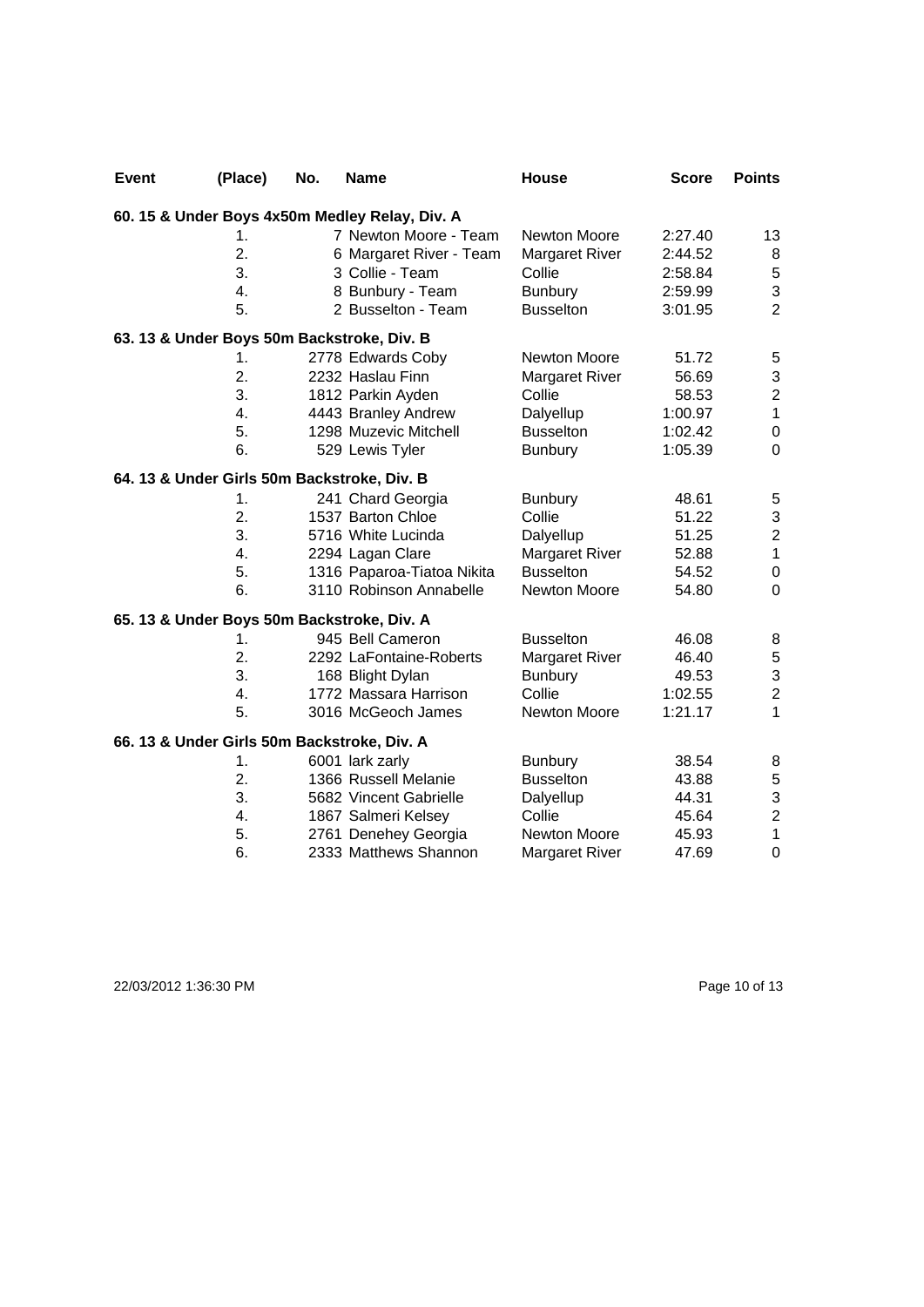| <b>Event</b> | (Place)                                   | No. | <b>Name</b>             | House                 | <b>Score</b> | <b>Points</b>             |
|--------------|-------------------------------------------|-----|-------------------------|-----------------------|--------------|---------------------------|
|              | 67. 14 Years Boys 50m Backstroke, Div. B  |     |                         |                       |              |                           |
|              | 1.                                        |     | 187 Briginshaw Zedekiah | <b>Bunbury</b>        | 42.36        | 5                         |
|              | 2.                                        |     | 3433 Chell Kieran       | Australind            | 45.44        | $\ensuremath{\mathsf{3}}$ |
|              | 3.                                        |     | 2339 McCashney Cohen    | <b>Margaret River</b> | 47.08        | $\overline{c}$            |
|              | 4.                                        |     | 2937 Kendall Cameron    | Newton Moore          | 47.52        | $\mathbf{1}$              |
|              | 5.                                        |     | 1796 Moulden James      | Collie                | 52.01        | $\pmb{0}$                 |
|              | 6.                                        |     | 5665 Valli Mason        | Dalyellup             | 1:01.36      | $\pmb{0}$                 |
|              | 7.                                        |     | 1504 Yull Adam          | <b>Busselton</b>      | 1:05.91      | $\mathbf 0$               |
|              | 68. 14 Years Girls 50m Backstroke, Div. B |     |                         |                       |              |                           |
|              | 1.                                        |     | 429 Hill Shannon        | <b>Bunbury</b>        | 43.38        | 5                         |
|              | 2.                                        |     | 2136 Daniels Chloe      | <b>Margaret River</b> | 46.34        | $\ensuremath{\mathsf{3}}$ |
|              | 3.                                        |     | 1105 Francis Tia        | <b>Busselton</b>      | 48.61        | $\boldsymbol{2}$          |
|              | 4.                                        |     | 1584 Camera Natalia     | Collie                | 51.27        | $\mathbf{1}$              |
|              | 5.                                        |     | 2914 Jarvis Kirsten     | Newton Moore          | 51.42        | $\pmb{0}$                 |
|              | 6.                                        |     | 3795 Ledwell Shanay     | Australind            | 54.02        | $\pmb{0}$                 |
|              | 7.                                        |     | 5187 McKay Bridgette    | Dalyellup             | 1:08.93      | $\Omega$                  |
|              | 69. 14 Years Boys 50m Backstroke, Div. A  |     |                         |                       |              |                           |
|              | 1.                                        |     | 1159 Hemsworth Jack     | <b>Busselton</b>      | 37.98        | 8                         |
|              | 2.                                        |     | 2334 Mattinson Jed      | <b>Margaret River</b> | 39.25        | $\mathbf 5$               |
|              | 3.                                        |     | 4271 Willmott Zachary   | Australind            | 45.66        | $\ensuremath{\mathsf{3}}$ |
|              | 4.                                        |     | 898 Wright Jay          | <b>Bunbury</b>        | 48.99        | $\overline{2}$            |
|              | 5.                                        |     | 5138 Mathews Mitchell   | Dalyellup             | 49.01        | $\mathbf{1}$              |
|              | 6.                                        |     | 2788 Elward Liam        | <b>Newton Moore</b>   | 50.57        | $\pmb{0}$                 |
|              | 7.                                        |     | 1610 Creasey Harry      | Collie                | 56.34        | $\Omega$                  |
|              | 70. 14 Years Girls 50m Backstroke, Div. A |     |                         |                       |              |                           |
|              | 1.                                        |     | 886 Willsher Jessie     | <b>Bunbury</b>        | 41.04        | 8                         |
|              | 2.                                        |     | 2327 Massie Ella        | <b>Margaret River</b> | 41.91        | 5                         |
|              | 3.                                        |     | 2774 Duncan Lucie       | Newton Moore          | 42.46        | $\mathsf 3$               |
|              | 4.                                        |     | 4004 Rae Kaitlyn        | Australind            | 43.28        | $\overline{2}$            |
|              | 5.                                        |     | 956 Bidwell Sunee       | <b>Busselton</b>      | 45.59        | 1                         |
|              | 6.                                        |     | 1726 Johnson Maddelin   | Collie                | 49.63        | $\mathbf 0$               |

22/03/2012 1:36:30 PM Page 11 of 13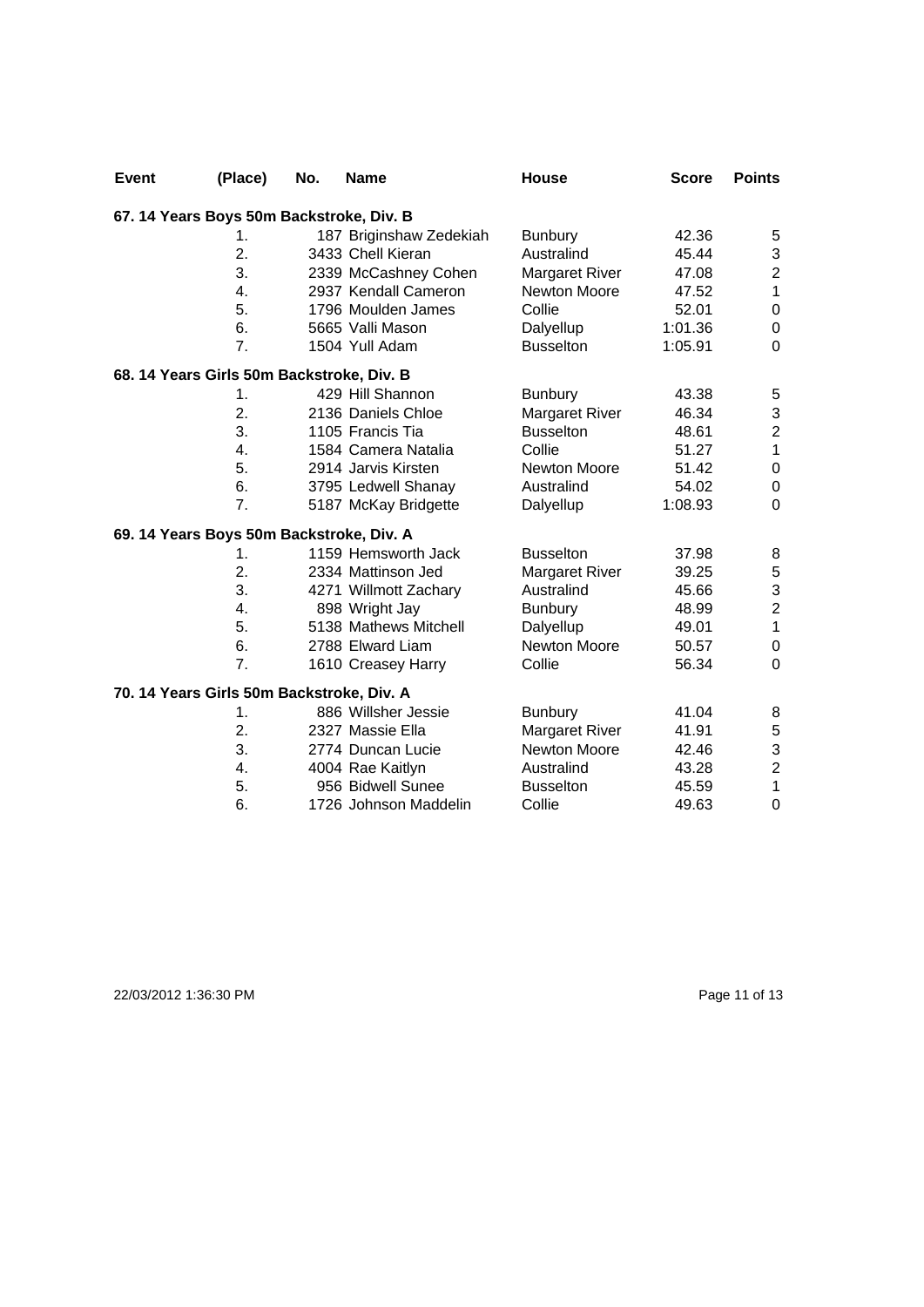| <b>Event</b>                              | (Place) | No. | <b>Name</b>                                    | <b>House</b>          | <b>Score</b> | <b>Points</b>  |
|-------------------------------------------|---------|-----|------------------------------------------------|-----------------------|--------------|----------------|
| 71. 15 Years Boys 50m Backstroke, Div. B  |         |     |                                                |                       |              |                |
|                                           | 1.      |     | 2762 Denehey Sean                              | Newton Moore          | 38.50        | 5              |
|                                           | 2.      |     | 1710 Hollins Patrick                           | Collie                | 44.87        | 3              |
|                                           | 3.      |     | 2428 Payne Ethan                               | Margaret River        | 50.53        | $\overline{c}$ |
|                                           | 4.      |     | 1478 Whitelaw Jesse                            | <b>Busselton</b>      | 54.04        | 1              |
|                                           | 5.      |     | 815 Teune Jordan                               | Bunbury               | 57.41        | 0              |
|                                           | 6.      |     | 5391 Porteous Joshua                           | Dalyellup             | 1:05.13      | 0              |
| 72. 15 Years Girls 50m Backstroke, Div. B |         |     |                                                |                       |              |                |
|                                           | 1.      |     | 1866 Salmeri Courtney                          | Collie                | 45.61        | 5              |
|                                           | 2.      |     | 905 Young Trudi                                | <b>Bunbury</b>        | 49.10        | 3              |
|                                           | 3.      |     | 2553 Tugwood Sandy                             | <b>Margaret River</b> | 49.76        | $\overline{c}$ |
|                                           | 4.      |     | 3098 Rankin Murphy                             | Newton Moore          | 49.83        | 1              |
|                                           | 5.      |     | 3333 Behets Caitlin                            | Australind            | 50.11        | 0              |
|                                           | 6.      |     | 1481 Wilde D'Arne                              | <b>Busselton</b>      | 53.39        | $\mathsf 0$    |
|                                           | 7.      |     | 5354 Peek Samantha                             | Dalyellup             | 1:06.66      | 0              |
| 73. 15 Years Boys 50m Backstroke, Div. A  |         |     |                                                |                       |              |                |
|                                           | 1.      |     | 2938 Kendall Jordon                            | <b>Newton Moore</b>   | 31.28        | 8              |
|                                           | 2.      |     | 4480 Burton Tylor                              | Dalyellup             | 37.58        | 5              |
|                                           | 3.      |     | 1966 Vickers Jarrod                            | Collie                | 42.57        | 3              |
|                                           | 4.      |     | 169 Blight Joshua                              | <b>Bunbury</b>        | 45.21        | $\overline{2}$ |
|                                           | 5.      |     | 1230 Lee Hudson                                | <b>Busselton</b>      | 46.13        | 1              |
|                                           | 6.      |     | 2231 Haslau Blake                              | <b>Margaret River</b> | 51.75        | $\mathbf 0$    |
| 74. 15 Years Girls 50m Backstroke, Div. A |         |     |                                                |                       |              |                |
|                                           | 1.      |     | 1922 Swan Caitlin                              | Collie                | 38.57        | 8              |
|                                           | 2.      |     | 299 Dingjan Marlise                            | <b>Bunbury</b>        | 40.41        | 5              |
|                                           | 3.      |     | 2254 Hunter Wheatley                           | <b>Margaret River</b> | 42.32        | 3              |
|                                           | 4.      |     | 999 Castle Karlia                              | <b>Busselton</b>      | 45.08        | $\overline{2}$ |
|                                           | 5.      |     | 3542 Ewing Rachel                              | Australind            | 48.09        | 1              |
|                                           | 6.      |     | 2815 Fyfe Sophie                               | Newton Moore          | 50.14        | 0              |
|                                           | 7.      |     | 4524 Clark Kaleisha                            | Dalyellup             | 1:12.19      | 0              |
|                                           |         |     | 79. 13 & Under Girls 100m Breaststroke, Div. A |                       |              |                |
|                                           | 1.      |     | 2761 Denehey Georgia                           | Newton Moore          | 1:44.49      | 8              |
|                                           | 2.      |     | 6001 lark zarly                                | <b>Bunbury</b>        | 1:45.43      | 5              |
|                                           | 3.      |     | 1867 Salmeri Kelsey                            | Collie                | 1:47.47      | 3              |
|                                           | 4.      |     | 5682 Vincent Gabrielle                         | Dalyellup             | 1:52.03      | $\overline{2}$ |
|                                           | 5.      |     | 2263 Jennion Aimee                             | <b>Margaret River</b> | 2:11.99      | 1              |

22/03/2012 1:36:30 PM Page 12 of 13